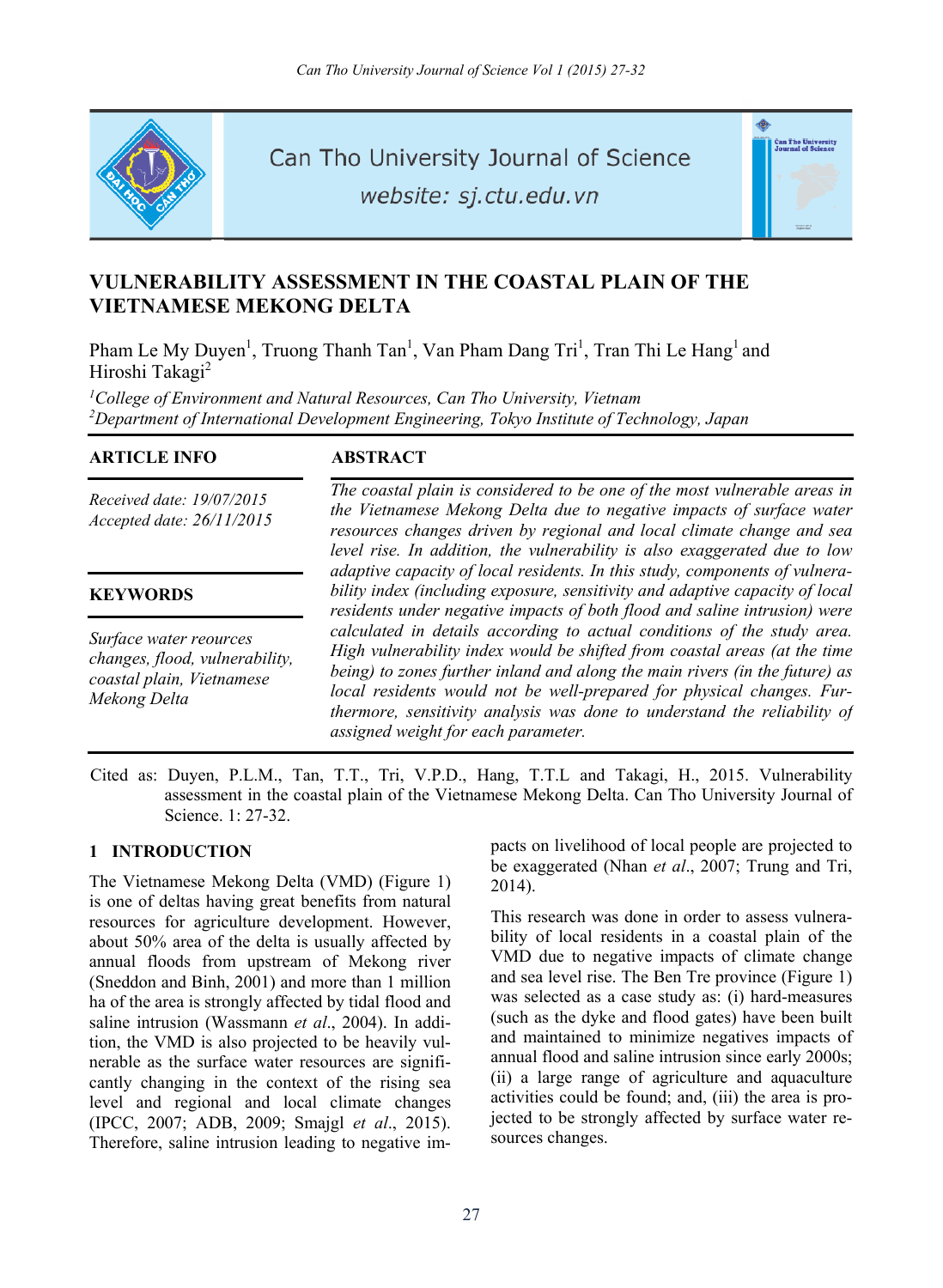

**Fig. 1: The Vietnamese Mekong Delta (left) and Ben Tre province (right)** 

# **2 METHODOLOGY**

#### **2.1 Vulnerability index quantification**

The vulnerability index (VI) was calculated according to the exposure (E), sensitivity (S) and adaptive capacity (AC) of local residents to unexpected natural events (Eq. 1). The *Exposure* (E) component is direct threats (rainfall and temperature) which are rather similar over the whole Ben Tre province so that it was not considered in the study. For the *Sensitivity* (S) and *Adaptive capacity* (AC) components, parameters were divided into 3 groups (economic, social and environment) after the UNDP approach (2010) (with specific modification to meet local actual conditions) (Table 1).

**Table 1: Components and relevant parameters of vulnerability index due to changes of surface water resources** 

|                        | <b>Symbol</b>   | <b>Parameters</b>                                         |             |                |             |  |  |  |
|------------------------|-----------------|-----------------------------------------------------------|-------------|----------------|-------------|--|--|--|
| <b>Components</b>      |                 |                                                           | Ec          | S <sub>o</sub> | En          |  |  |  |
|                        | S1              | Population density                                        |             | $\mathbf x$    |             |  |  |  |
|                        | S <sub>2</sub>  | Percent of households at flooding                         |             |                | $\mathbf x$ |  |  |  |
|                        | S <sub>3</sub>  | Agriculture area                                          |             |                | $\mathbf X$ |  |  |  |
|                        | S4              | <b>Irrigation</b> system                                  |             | $\mathbf x$    |             |  |  |  |
|                        | S <sub>5</sub>  | <b>Transport system</b>                                   |             | $\mathbf x$    |             |  |  |  |
|                        | S6              | Major labor ratio                                         |             | $\mathbf x$    |             |  |  |  |
|                        | S7              | The income generating sectors                             |             | $\mathbf x$    |             |  |  |  |
|                        | S8              | <b>Year income</b>                                        | X           |                |             |  |  |  |
| <b>Sensitivity (S)</b> | S9              | Type of house                                             |             | $\mathbf x$    |             |  |  |  |
|                        | S <sub>10</sub> | Type of family                                            |             | $\mathbf x$    |             |  |  |  |
|                        | S <sub>11</sub> | <b>Education</b> level                                    |             | $\mathbf x$    |             |  |  |  |
|                        | S <sub>12</sub> | The ability to receive information on forecast            |             | $\mathbf{x}$   |             |  |  |  |
|                        | S <sub>13</sub> | Anxity level                                              |             | $\mathbf x$    |             |  |  |  |
|                        | S <sub>14</sub> | The ability of cope preparation                           |             | $\mathbf x$    |             |  |  |  |
|                        | S <sub>15</sub> | <b>Production experience</b>                              |             | $\mathbf{x}$   |             |  |  |  |
|                        | S <sub>16</sub> | The level of loss house level                             | $\mathbf x$ |                |             |  |  |  |
|                        | S <sub>17</sub> | The level of loss economic                                | X           |                |             |  |  |  |
|                        | S <sub>18</sub> | Shelter when disaster happend                             |             | $\mathbf X$    |             |  |  |  |
| Adaptive ca-           | A1              | Awareness the risk of living                              |             |                |             |  |  |  |
| pacity $(AC)$          | A <sub>2</sub>  | The adaptation ability of water resources changes' impact |             | $\mathbf{x}$   |             |  |  |  |
|                        | A <sub>3</sub>  | Enhance prevention capacity                               |             | X              |             |  |  |  |
|                        | A4              | The effective of irrigation system                        |             |                | X           |  |  |  |
|                        | A5              | Support expense from local government                     | X           |                |             |  |  |  |
|                        | A6              | The level of recovery after damage                        |             | $\mathbf X$    |             |  |  |  |

*Note: Ec: economic, So: society and, En: environment; bold parameters are the opposite effect with injury*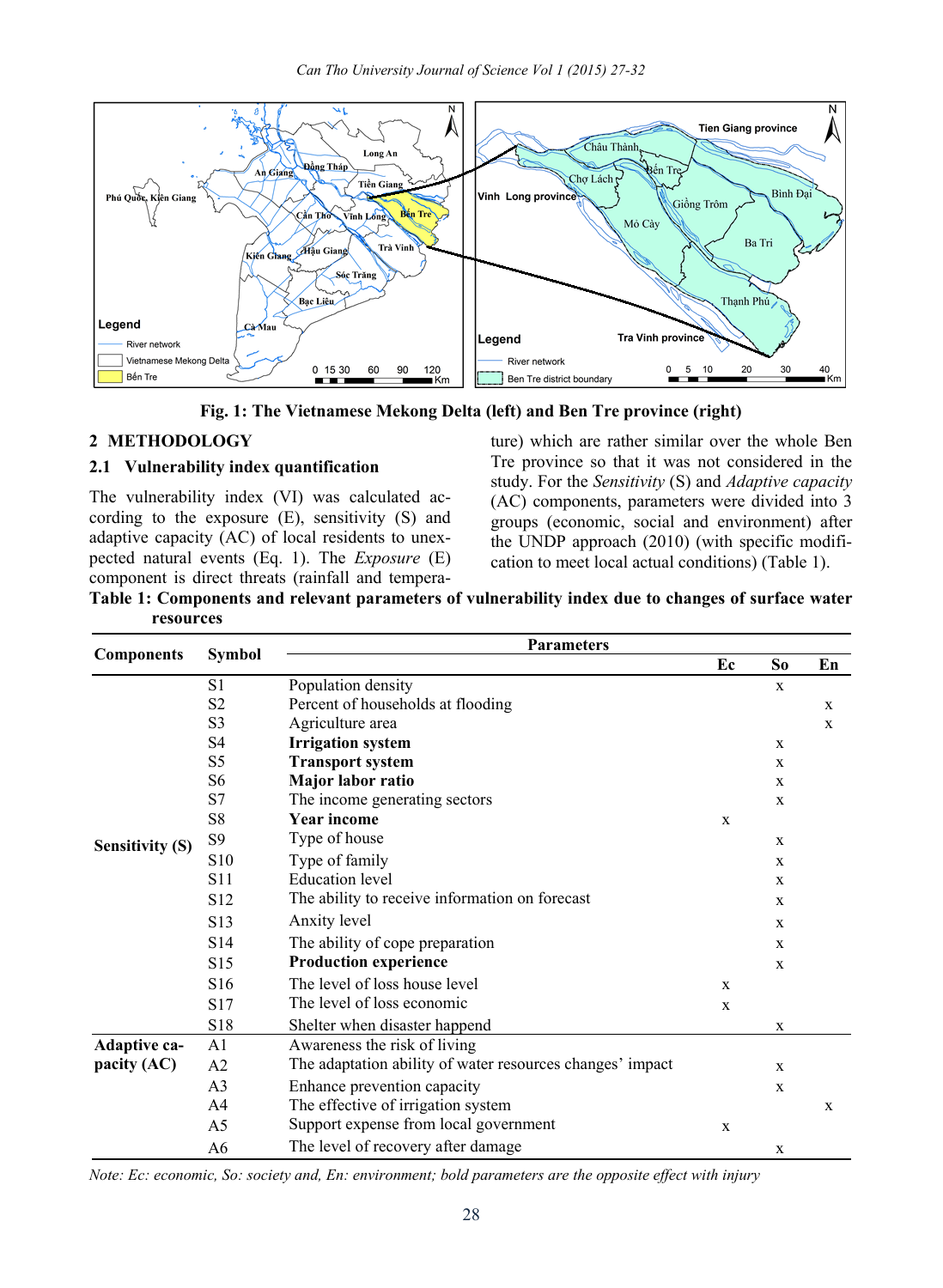$VI = E + S - AC$  (Metzger, 2005) and Balica and Wright, 2010)

or 
$$
VI = \frac{\sum_{i=1}^{n} X_{B_i} W_{B_i}}{\sum_{i=1}^{n} W_{B_i}} W_{cE} + \frac{\sum_{i=1}^{n} X_{S_i} W_{S_i}}{\sum_{i=1}^{n} W_{S_i}} W_{cS} - \frac{\sum_{i=1}^{n} X_{A_i} W_{A_i}}{\sum_{i=1}^{n} W_{A_i}} W_{cA_i} (Eq. 1)
$$

where: E: Exposure, S: Sensitivity, and AC: Adaptive capacity.

- X<sub>Ei</sub>, W<sub>Ei</sub>, X<sub>Si</sub>, W<sub>Si</sub>, X<sub>ACi</sub>, W<sub>ACi</sub>: standardized value and weight of component E, S, AC.

- W<sub>cE</sub>, W<sub>cS</sub>, W<sub>cAC</sub>: balance weight of component E, S, AC; 
$$
WCE = \frac{\Sigma B}{\Sigma E, S, AC}
$$
,  
\n
$$
WcS = \frac{\Sigma S}{\Sigma E, S, AC}
$$
  $WcAC = \frac{\Sigma AC}{\Sigma E, S, AC}$ 

The spatial distribution of the vulnerability index in the study area was calculated for each village according to the parameters with references of census data of the study area and direct interviews to government staffs (ranging from provincial, district and village level) and local residents who experienced changes of surface water resources and consequent impacts (*details are presented at section 2.2*). Raw data collected for each indicator including qualitative and quantitative parameters were standardized in order to reach the common scale (Eq. 2 and Eq. 3 were applied if parameters were proportional and inversely proportional to the vulnerability, respectively). In addition, each parame-

|  |  | Table 2: Weight of each parameter |  |
|--|--|-----------------------------------|--|
|  |  |                                   |  |

 $T$   $\overline{u}$   $\overline{u}$   $\overline{u}$   $\overline{u}$   $\overline{u}$   $\overline{u}$   $\overline{u}$   $\overline{u}$   $\overline{u}$   $\overline{u}$   $\overline{u}$   $\overline{u}$   $\overline{u}$   $\overline{u}$   $\overline{u}$   $\overline{u}$   $\overline{u}$   $\overline{u}$   $\overline{u}$   $\overline{u}$   $\overline{u}$   $\overline{u}$   $\overline{u}$   $\overline{u}$ 

ter weight was determined by the Analytic Hierarchy Process (AHP) approach (Saaty, 1984) with reference to actual conditions of the study area (by interviewing local residents and authorities).

$$
x_{standardised} = \frac{x_i}{x_{maximum}}
$$
 (Eq. 2)  

$$
x_{standardised} = 1 - \frac{x_i}{x_{maximum}}
$$
 (Eq. 3)

After standardizing step, each parameter was multiplied by corresponding weights (Table 2) and vulnerbility index was classified according to Tingsanchali and Karim (2005) (Table 3). The awareness and adaptation preparedness of local residents on possible changes of the natural condition were compared with trends of climate change projected for the next three decades (Tuan, 2012) to re-standardized parameter from which the vulnerability index in the future was calculated to predict in the future. Consequently, the map of vulnerability was created based on vulnerability index value (from components and weight of parameters).

| Weight            |                | ده             |                |            |    | -               |                 |                 | 10              |     |
|-------------------|----------------|----------------|----------------|------------|----|-----------------|-----------------|-----------------|-----------------|-----|
| <b>Parameters</b> | S <sub>5</sub> | S <sub>1</sub> | S <sub>2</sub> | S4         | S6 | S8              | S <sub>14</sub> | S <sub>16</sub> | S <sub>18</sub> | S17 |
|                   | S <sub>9</sub> | S <sub>3</sub> |                | <b>S11</b> | S7 | S <sub>10</sub> | S <sub>12</sub> |                 |                 |     |
|                   | A3             | Al             | A6             |            |    |                 | S13             |                 |                 |     |
|                   | A5             |                | A2             |            |    |                 | S <sub>15</sub> |                 |                 |     |
|                   | A4             |                |                |            |    |                 |                 |                 |                 |     |

| Table 3: Classification of vulnerability index |
|------------------------------------------------|
|------------------------------------------------|

| <b>Vulnerability</b><br>Index (VI) | $\stackrel{<}{\scriptstyle \sim} 0.2$ | $0.2 < VI \le 0.4$ | $0.4 < VI \leq 0.6$ | $0.6 \leq \text{VI} \leq 0.8$ | $0.8 \leq V I \leq 1$ |
|------------------------------------|---------------------------------------|--------------------|---------------------|-------------------------------|-----------------------|
| <b>Categories</b>                  | √ery low                              | $\sim$ OW          | Average             | High                          | Very high             |

#### **2.2 Household and local government interviews**

In this study, 17 communes were selected randomly ranging from the seawater, brackish water and freshwater-dominated areas. In total, there were 212 household interviews and 17 interviews with local government staffs. Communes were divided into 4 zones based on the current natural condition, land use and available hydraulic infrastructures, including: (i) Zone 1: upstream zone (Phu Phung, Long Phu and Tan Phu); (ii) Zone 2: middle zone (Giao Hoa, Long Dinh, Phu Nhuan, My Thanh, Tan Thanh Binh, An Hiep, Thanh Thoi B and Hoa Loi); (iii) Zone 3: coastal zone (Thua Duc, Bao Thuan and Thanh Phong); and, (iv) Zone 4: Ba Lai sluice affected zone (Thanh Tri, Tan Xuan and Tan My). The fourth zone was selected to assess impacts of the Ba Lai sluice on natural conditions and livelihood of local residents. The combination of household and local government interviews provided belief and behaviours of different stakeholders, minimizing the distortion of information provided by a certain group of the studied society.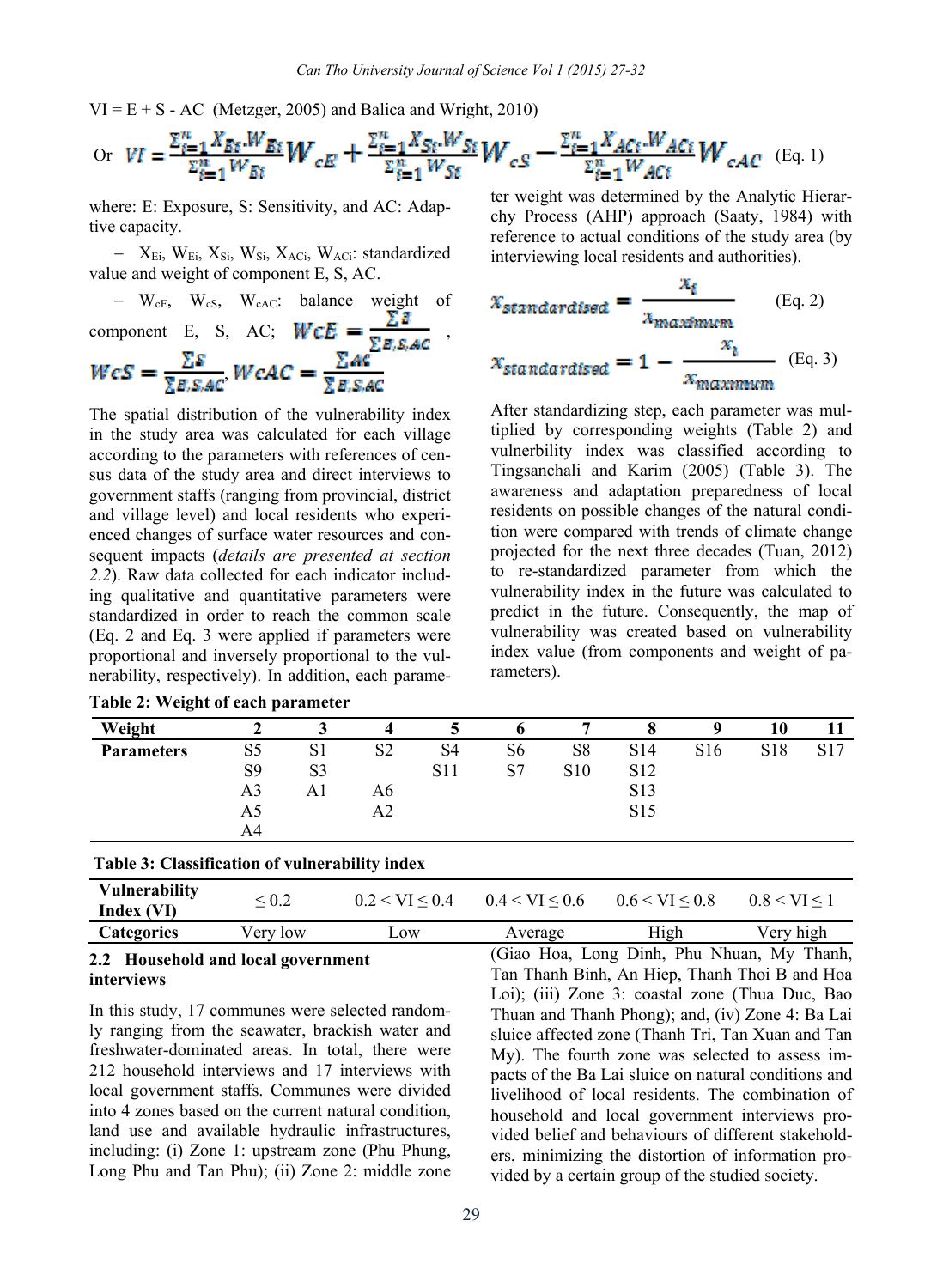#### **2.3 Sensitivity analysis**

Sensitivity analysis was done to clarify the reliability of the vulnerability index when weight of each parameter changed from the original value (Eq. 4). Each weight value of parameter corresponded to three values of each component and vulnerability index was calculated again in Eq. 1 to make the range of vulnerability index values. The zone had a large fluctuation range that was sensitive of weight changes.

 $W' = W \pm 1$  (Eq. 4)

where: W: initial weight, and W': weight for sensitivity analysis

#### **3 RESULTS AND DISCUSSION**

#### **3.1 Vulnerability index at the time being (in 2014)**

The coastal zone (Thanh Phong, Bao Thuan and

Thua Duc commune) was of the greatest vulnerability due to environmental problems and economic loss (Figure 3) (including: (i) directly affected by ocean tide and saline intrusion; (ii) dependent on available freshwater resources (groundwater and surface freshwater from the upstream); and, (iii) waterborne disease outbreaks). On the contrary, communes located further upstream (along the Mekong river) (Phu Phung, Long Thoi, and Tan Phu commue) and region directly upstream of the Ba Lai sluice were not strongly influenced by saline intrusion and floods induced by tidal impacts and upstream discharge. Local residents were experienced to cope with annual floods from upstream area (i.e. changing crop calendar and farming systems). In addition, the effective operation of irrigation system (full-dyke, sluice and drainage system) also led to low vulnerability.



 **Fig. 2: Vulnerability index (A) and vulnerability map (B) due to surface water resources changes in 2014** 

# **3.2 Vulnerability index due to surface water resources changes in the future**

Future vulnerability index in the coastal areas was projected to be less serious than what was found at the time being. Local government were aware such the trends and supports from government at different levels were recognized via the introduction of adaptive land use planning and different climate change adaptation programs to support the improvement of capacity of local residents to cope with natural condition changes. The most vulnerable factor of local residents living in the coastal zone would be associated with tidal-induced

floods, especially for those who lived outside of sea-dyke system. For the areas further inland where local residents were not experienced problems caused by tidal-induced flood and saline intrusion, future changes of water resources would cause high vulnerability mainly associated with social and environmental factors (Figure 4). Vulnerability shifted from coastal area to middle area, which agrees with what was found in the recent publication of Smajgl *et al*. (2015). In fact, local residents located in this area did not fully recognize the negative impacts of changes and the hydraulic infrastructure system was not properly investigated and managed.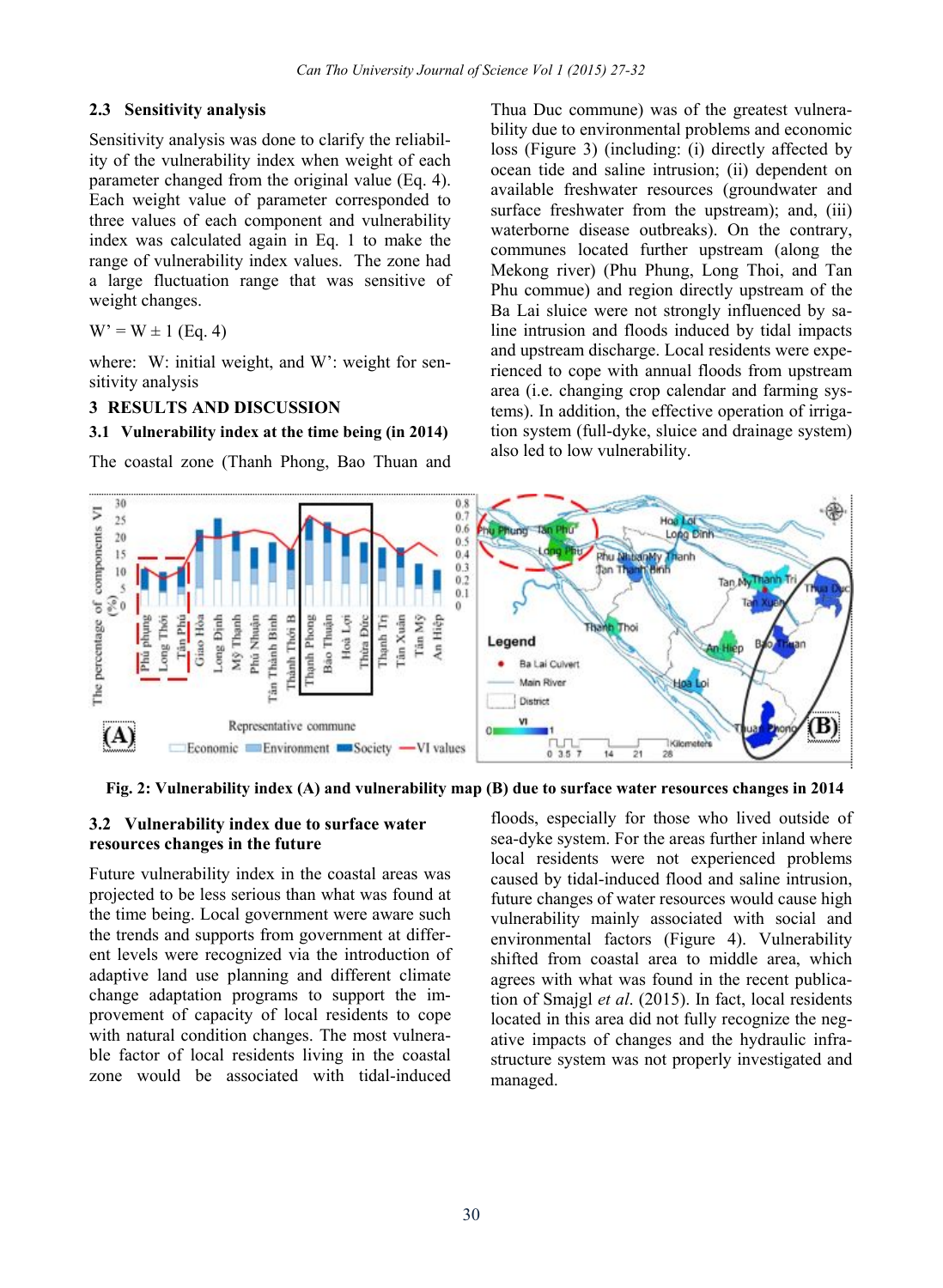

**Fig. 3: Vulnerability index (A) and vulnerability map (B) due to future change patterns (in the future)** 

#### **3.3 Sensitivity analysis**

#### *3.3.1 Sensitivity of vulnerability index in 2014*

Coastal area had the greatest vulnerability index while the lowest value could be found in upstream zones of study area (Figure 5A). The range of vulnerability index values (according to the sensitivity analysis) was not significantly large for each commune so vulnerability index based on the preassigned weight was reliable (Figure 5B). Zone 1 (upstream zone) and 4 (Ba Lai sluice zone) were of greater sensitivity than of zone 2 (middle zone) and 3 (coastal zone). Based on the calculated vulnerability index and ranges of sensitivity, zone 3 was of the most vulnerable in comparison to the others.



**Fig. 4: Vulnerability index change (A) and fluctuation range (B) in 2014**

### *3.3.2 Sensitivity of vulnerability index in the future*

Figure 4B and 5A showed that the greatest vulnerability index changed from coastal area (zone 3) to middle zone (zone 2) where the awareness of local people was low and already-built infrastructure were sufficient enough to mitigate negative impacts from the changes. The fluctuation range of each commune in 2030 would be greater than that in the present (Figure 5B), which means that changes of parameters weight led to great impacts to vulnerability index. Therefore, the reliability of weight in future was lower than that of the time being, especially `in zone 2 and 3.